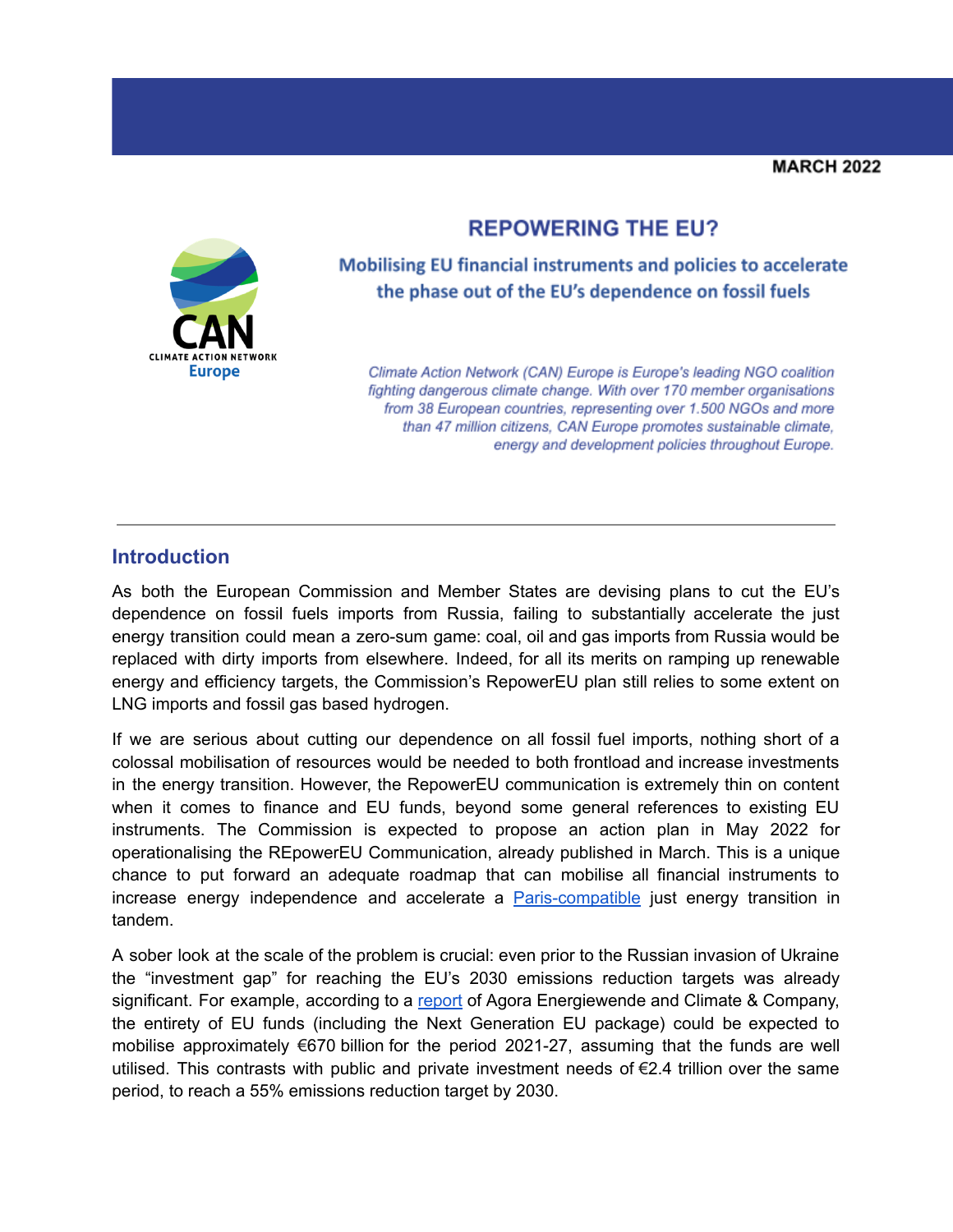Given the large investment gap to deliver emissions reduction, and the urgency to shrink the EU's fossil fuel dependence faster, reforming existing funding instruments and introducing new instruments is imperative. Further, a significant proportion of energy transition investments currently planned until 2027 will need to be frontloaded if we are to respond to the short-term impacts of the current crisis without simply shifting our energy imports from Russia with fossil fuel imports from elsewhere.

Hence the urgency of evaluating what it will take to phase out the EU's dependence on imported fossil fuels, looking at key short-term and medium-term measures that the European Commission and Member States could take to significantly front-load and accelerate investments in the energy transition.

In this briefing, we provide an overview of selected measures and reforms that could be part of the upcoming plan announced by the European Commission in its RepowerEU communication.

### **1. Harnessing the Recovery and Resilience Facility**

Although the Recovery and Resilience Facility (RRF) was initially devised as a response to the pandemic, it is a readily available instrument that can be used to tackle multiple crises by accelerating the energy transition: the majority of Recovery and Resilience Plans (RRPs) have already been approved and are at the implementation stage, and they include substantial investments for the green transition. However, complementary measures should be taken for harnessing the RRF in the current context.

First, several Member States have chosen to use only the grant facility of the RRF while the loan facility, which provides cheap finance, could be tapped into to increase investments in the energy transition. Member States that have not used the loan facility should be encouraged to do so, and the allocation key between Member States for the loan part of the facility could be reviewed if needed to allow Member States who need it but already used it to access more loans.

Second, Member States should be encouraged to frontload investments in the energy transition that are already in NRRPs (National Recovery and Resilience Plans) and approved by the Commission and the Council. The Commission could accelerate the disbursements of funds that are exclusively dedicated to renewables, energy efficiency and savings, storage, grids, and sustainable mobility, as long as the "Do No Significant harm principle" principle and public participation processes are respected. Front-loading would allow Member States to reduce their reliance on imported fossil fuels faster.

Third, according to both CAN Europe's [assessment](https://caneurope.org/reaching-for-a-green-recovery-what-holds-back-progress-in-ten-eu-recovery-resilience-rrf-plans-covid-climate/) and the Green [Recovery](https://assets.website-files.com/602e4a891047f739eaf5dfad/610127ec9366c37d62e3f1f4_GRT_2021_EU%20Energy%20and%20Recovery%20Deep%20Dive.pdf) Tracker, at least seven recovery plans include investments in fossil gas related infrastructure. In the light of recent developments, and although the RRF allows gas investments under certain circumstances, the Commission should establish a procedure giving Member States the

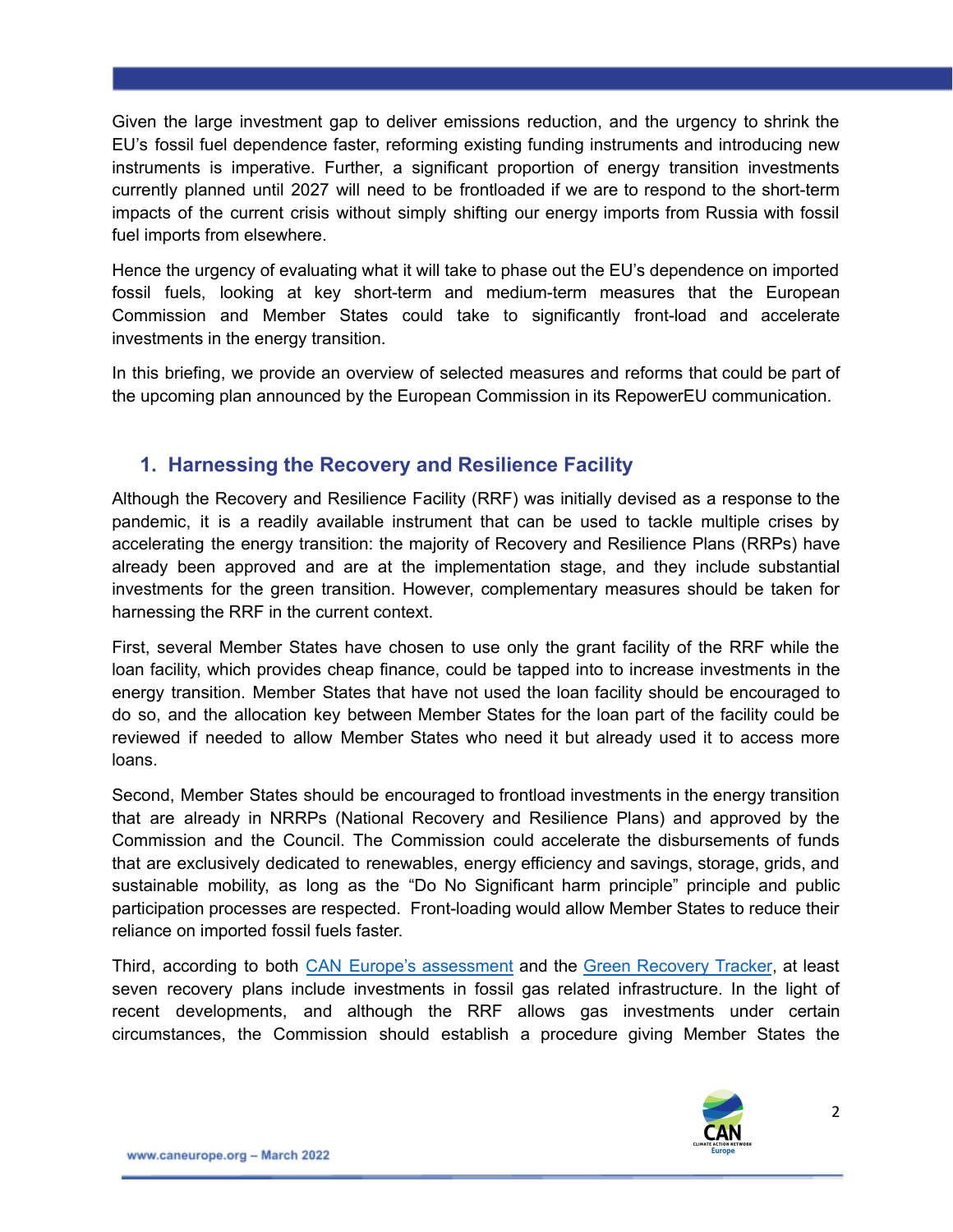possibility to easily replace those with renewable alternatives and associated infrastructure, such as storage facilities. The technical assistance facility should be ready to support Member States to do so, in a manner that respects the DNSH principle and ensures civic participation.

# **2. Better use of cohesion, regional development and just transition funds**

With a total budget of almost €400 billion for the period 2021-27 split among four funds (Cohesion Fund, European Regional Development Fund, European Social Fund, Just Transition Fund) cohesion policy funds represent about 40% of the MFF 2021-27 (excluding additional Next Generation EU resources), and 22% total MFF and NGEU resources.

Despite a nominal 20% target for green transition investments in the previous MFF (2014-2020), less than 10% of EU cohesion and regional [development](https://caneurope.org/content/uploads/2020/04/Funding-Climate-and-Energy-Transition-in-the-EU.pdf) funds were mobilised to finance clean energy [infrastructure](https://caneurope.org/content/uploads/2020/04/Funding-Climate-and-Energy-Transition-in-the-EU.pdf). As Operational Plans for the period 2021-27 are currently being drafted and negotiated with the Commission, EU Member States must prioritise rolling out investments that can decarbonise their energy and transport systems to reduce their reliance on all fossil fuels. Although the absorption of cohesion, regional development and just transition funds is slower compared to the RRF, these funding instruments are crucial for the EU to reduce its reliance on both domestic and imported fossil fuels in the medium-term, to 2027, and for Member States to revise their National Energy and Climate Plans coherently to deliver the EU's Paris Agreement commitment.

#### **3. Climate-proofing State Aid**

The Commission announced the relaxation of State aid rules in the short-term, including a fast-track process for Rescue and Restructuring Aid, prioritising gas utilities, and the adoption of a Temporary Crisis Framework to provide a life-line to companies affected by high gas prices, prioritising energy-intensives. The planned relaxation of State aid rules should not repeat the mistakes of the pandemic period. Indeed, unconditional bailouts of companies most exposed to fossil fuel prices, such as gas utilities and steel, cement and chemicals industries, may provide a necessary immediate relief but are in fact locking them into a high carbon intensity business model and disincentivising their necessary restructuring and transition. Relaxed State aid rules with no-climate-strings attached would increase the beneficiary companies' exposure to volatile fossil fuel prices, while getting them off-track to achieve current emission reduction targets.

The European Commission should tie any relaxation of State Aid rules for supporting or bailing out carbon intensive industries with strict climate and social conditionality rules. The requirement to prove that any aid for fossil gas will avoid lock-in to fossil fuels, and will not contradict the Union's 2030 emission reduction targets in the recently adopted State aid [Climate](https://ec.europa.eu/competition-policy/sectors/energy-and-environment/legislation_en) Energy and [Environmental](https://ec.europa.eu/competition-policy/sectors/energy-and-environment/legislation_en) Aid Guidelines (CEEAG) must apply to short term relaxed State aid rules, as well

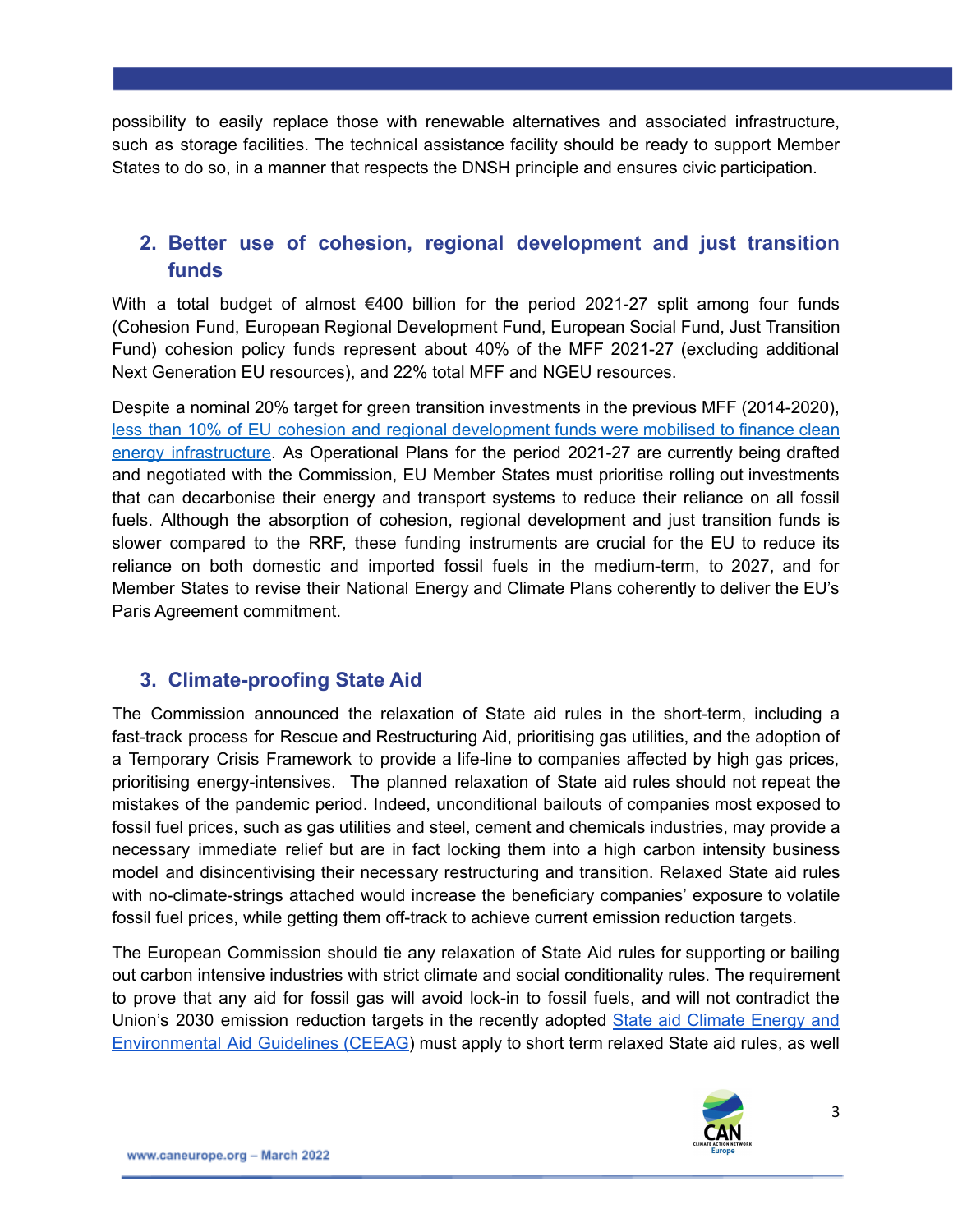as Rescue and Restructuring aid. Member States must be required to publish restructuring plans and emissions reduction commitments for the companies receiving aid, proving that such aid will help reduce their exposure to fossil fuels in the mid-term.

Further, EU State aid rules still allow the financing of fossil gas infrastructure via national budget, as the CEEAG openly describes gas as a transition fuel in various chapters<sup>1</sup>. A re-evaluation is necessary for disincentivising Member States to subsidise new fossil gas infrastructure.

### **4. Excluding fossil gas from all EU funding instruments**

The Commission should walk the talk of ending the EU's reliance on imported fossil gas, and ending fossil fuel subsidies, by permanently excluding the possibility to finance fossil gas related infrastructure using EU money. The majority of EU funding instruments (including cohesion policy funds, the InvestEU pillar of the Just Transition Mechanism, and Next Generation EU) still allow the financing of fossil gas related infrastructure. To put it plainly, taxpayers' money is used to deepen our reliance on imported fossil fuels in full contradiction with the RepowerEU stated goals.

# **5. Phasing out fossil fuel subsidies**

As analysed in a [report](https://www.eca.europa.eu/Lists/ECADocuments/RW22_01/RW_Energy_taxation_EN.pdf) by the European Court of Auditors, Member States have failed to substantially reduce fossil fuel subsidies while, most significantly, 15 Member States still allocate more subsidies to fossil fuels than they do to renewable energy. This constitutes a major obstacle for delivering a fast energy transition as the consumption of fossil fuels is incentivised to the detriment of renewable energy sources, perpetuating the EU economies' dependence on imported fossil gas, oil and coal. At the same time, many governments have reacted to the current energy crisis triggered by the invasion by indiscriminately increasing fossil fuel subsidies. [Short-term](https://www.transportenvironment.org/discover/a-dereliction-of-fuel-duty-europes-e9bn-gift-to-putin-and-the-rich/) measures such as fuel tax cuts are not only undermining the medium term goal of cutting the EU's energy dependence on imported fossil fuels, but are equally poorly targeted and failing to protect vulnerable households.

Although the EU and Member States have [committed](https://www.mofa.go.jp/files/000160266.pdf) to phase out fossil fuel subsidies by 2025 at the latest, accelerating the energy transition to phase out the EU's dependence on imported fossil fuels requires bringing this date forward. An accelerated phasing out of fossil fuel subsidies should be coupled with measures to protect low-income households through targeted financial schemes to accelerate the installation of sustainable heating and cooling systems, home insulations, and access to cheap decarbonised transport options, including public transport. Concrete plans to end fossil fuel subsidies in a just and fair way are more important

<sup>&</sup>lt;sup>1</sup> See NGO letter by CAN Europe and NGO partners on fossil fuels in the draft CEEAG: [https://caneurope.org/content/uploads/2021/10/NGOs\\_CEEAG-letter-to-the-Commission-FINALF.pdf](https://caneurope.org/content/uploads/2021/10/NGOs_CEEAG-letter-to-the-Commission-FINALF.pdf)

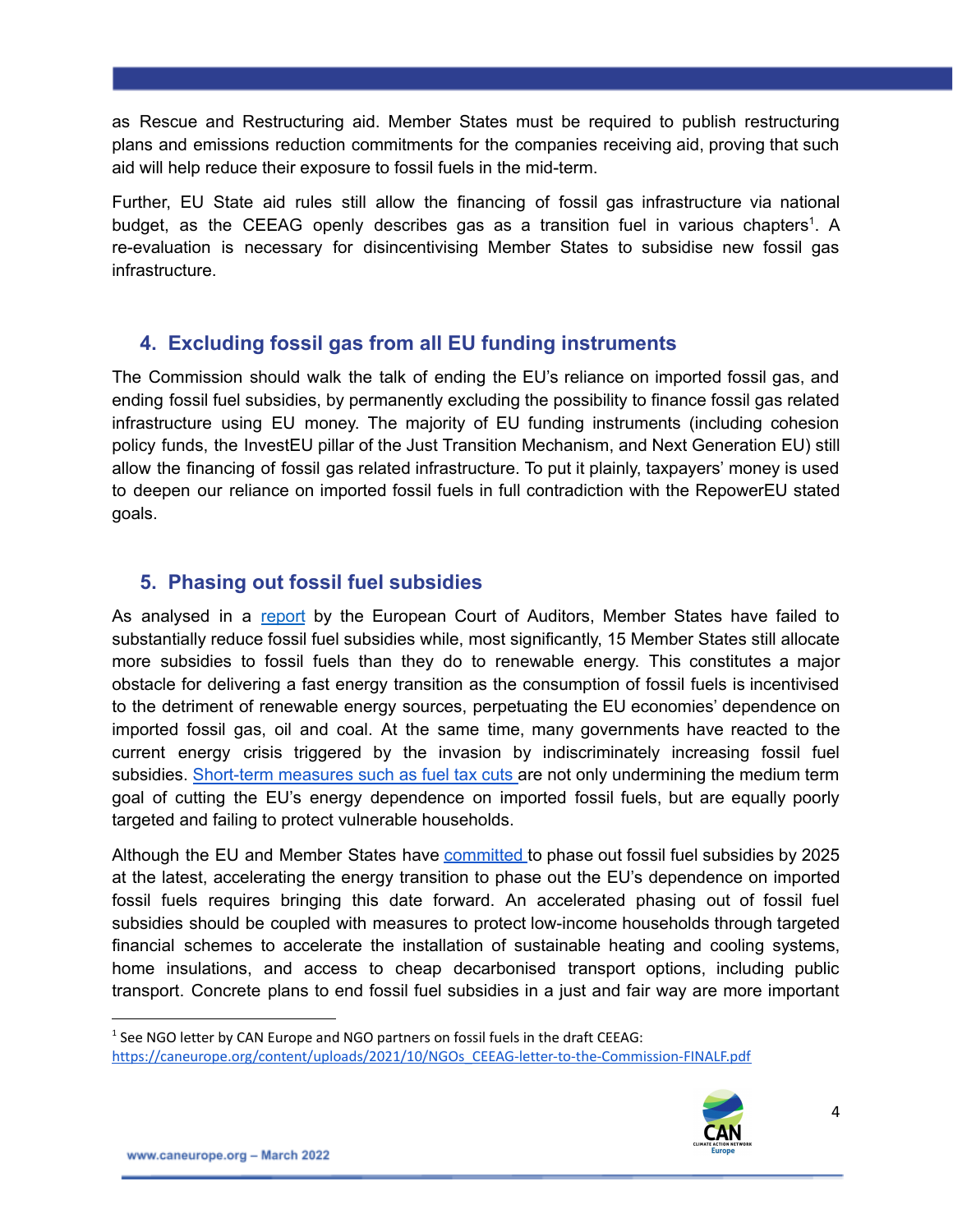now than ever to both stop fossil fuel import dependency and to follow the agreed [Glasgow](https://unfccc.int/sites/default/files/resource/cop26_auv_2f_cover_decision.pdf) [Climate](https://unfccc.int/sites/default/files/resource/cop26_auv_2f_cover_decision.pdf) Pact with actions where a phase-down of inefficient fossil fuel subsidies globally was agreed at the COP26.

#### **6. Improving climate mainstreaming methodologies**

Even though at least 30% of the EU budget needs to be dedicated to the climate transition, the methodologies used to define what constitutes climate spending (i.e. climate mainstreaming) remain extremely loose as have been heavily criticised both by the [European](https://www.eca.europa.eu/Lists/ECADocuments/SR16_31/SR_CLIMATE_EN.pdf) Court of Auditors and the European [Parliament's](https://www.europarl.europa.eu/RegData/etudes/STUD/2020/654166/IPOL_STU%282020%29654166_EN.pdf) Budget Committee.<sup>2</sup> While a significant proportion of investments financed by the EU, for instance in the scope of the cohesion policy funds, are nominally contributing to the 30% climate transition spending targets, they are, in many cases, weakly contributing to emissions reduction objectives or climate adaptation - if at all.

To maximise the positive impacts of the EU budget and its individual funds on the energy transition, and to deliver an accelerated phase out of the EU's dependence on fossil fuels, the European Commission needs to significantly tighten climate mainstreaming methodologies: investments tagged as contributing to the 30% overall spending target for the climate transition need to have a demonstrable impact on the reduction of fossil fuels use, carbon emissions, and adaptation to climate change.

# **7. A new fiscal framework to support the climate transition**

Even in a scenario of exemplary mobilisation of EU funds, the "green investment gap" would remain large, particularly for delivering an accelerated energy transition to rapidly shrink fossil fuel imports. Filling the green investment gap requires both the mobilisation of national budgets and of private finance (see below on the EU taxonomy).

Concerning national budgets, the EU fiscal framework is currently heavily skewed towards austerity and would risk resulting in significant budget cuts, impeding the mobilisation of sufficient public finance for investments in a socially just energy transition once the waiving of the block's debt and deficit rules ends ("general escape clause").

Both CAN Europe and other organisations have proposed a just and green [investment](https://caneurope.org/content/uploads/2021/11/CAN-Fiscal-Framework-Position.pdf) rule that would exclude climate and just transformation related expenditures from the calculation of deficit limits. Along with [additional](https://caneurope.org/content/uploads/2021/11/CAN-Fiscal-Framework-Position.pdf) reforms proposed by CAN Europe for a transformed fiscal framework, this would ensure that sufficient public funds are available to finance an accelerated phase out of fossil fuels in a socially just manner.

[https://eur-lex.europa.eu/legal-content/EN/TXT/HTML/?uri=CELEX:32021R1060&from=EN#d1e32-252-1.](https://eur-lex.europa.eu/legal-content/EN/TXT/HTML/?uri=CELEX:32021R1060&from=EN#d1e32-252-1)



<sup>&</sup>lt;sup>2</sup> Climate earmarking consists in the methodologies used to tag expenditures that are considered to contribute to climate and environmental targets. For example, concerning the ERDF, the Cohesion Fund and the Just Transition Fund, these are detailed in Annex 1 of the Common Provisions Regulation: